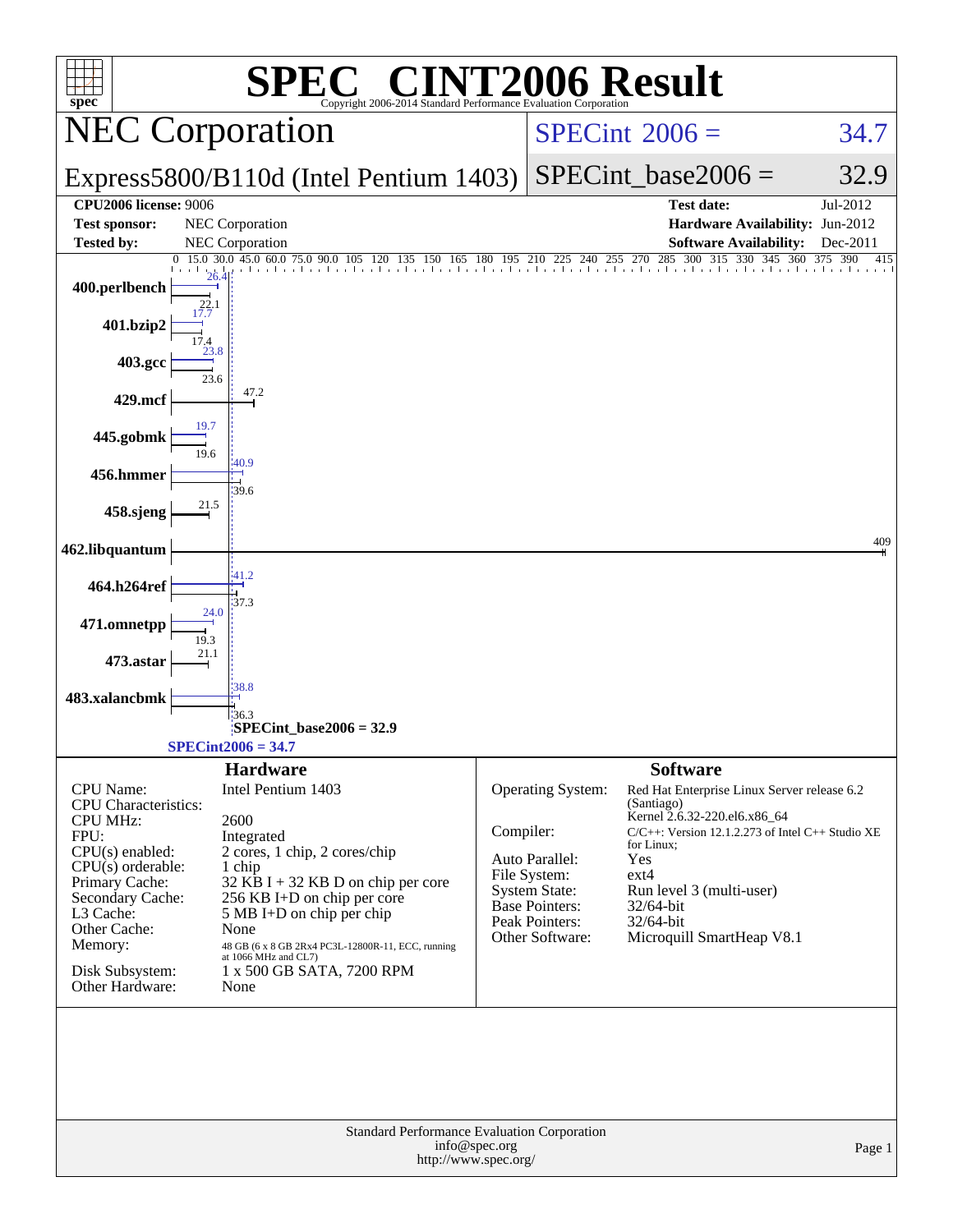

# **[SPEC CINT2006 Result](http://www.spec.org/auto/cpu2006/Docs/result-fields.html#SPECCINT2006Result)**

## NEC Corporation

### $SPECint2006 = 34.7$  $SPECint2006 = 34.7$

Express5800/B110d (Intel Pentium 1403)  $SPECTnt\_base2006 = 32.9$ 

### **[CPU2006 license:](http://www.spec.org/auto/cpu2006/Docs/result-fields.html#CPU2006license)** 9006 **[Test date:](http://www.spec.org/auto/cpu2006/Docs/result-fields.html#Testdate)** Jul-2012

**[Test sponsor:](http://www.spec.org/auto/cpu2006/Docs/result-fields.html#Testsponsor)** NEC Corporation **[Hardware Availability:](http://www.spec.org/auto/cpu2006/Docs/result-fields.html#HardwareAvailability)** Jun-2012 **[Tested by:](http://www.spec.org/auto/cpu2006/Docs/result-fields.html#Testedby)** NEC Corporation **[Software Availability:](http://www.spec.org/auto/cpu2006/Docs/result-fields.html#SoftwareAvailability)** Dec-2011

### **[Results Table](http://www.spec.org/auto/cpu2006/Docs/result-fields.html#ResultsTable)**

|                    |                | <b>Base</b><br><b>Peak</b> |                |       |                |       |                |              |                |              |                |              |
|--------------------|----------------|----------------------------|----------------|-------|----------------|-------|----------------|--------------|----------------|--------------|----------------|--------------|
| <b>Benchmark</b>   | <b>Seconds</b> | Ratio                      | <b>Seconds</b> | Ratio | <b>Seconds</b> | Ratio | <b>Seconds</b> | <b>Ratio</b> | <b>Seconds</b> | <b>Ratio</b> | <b>Seconds</b> | <b>Ratio</b> |
| 400.perlbench      | 441            | 22.1                       | 441            | 22.2  | 441            | 22.1  | 370            | 26.4         | 370            | 26.4         | 369            | 26.4         |
| 401.bzip2          | 555            | 17.4                       | 555            | 17.4  | 555            | 17.4  | 543            | 17.8         | 545            | 17.7         | 546            | 17.7         |
| $403.\mathrm{gcc}$ | 341            | 23.6                       | 341            | 23.6  | 342            | 23.5  | 338            | 23.8         | 338            | 23.8         | 338            | 23.8         |
| $429$ .mcf         | 194            | 47.0                       | 193            | 47.2  | 192            | 47.5  | 194            | 47.0         | <u>193</u>     | 47.2         | 192            | 47.5         |
| $445$ .gobmk       | 536            | 19.6                       | 536            | 19.6  | 536            | 19.6  | 533            | 19.7         | 533            | 19.7         | 533            | 19.7         |
| $456.$ hmmer       | 236            | 39.5                       | 235            | 39.6  | 236            | 39.6  | 228            | 40.9         | 228            | 40.9         | 228            | 40.8         |
| $458$ .sjeng       | 562            | 21.5                       | 562            | 21.5  | 562            | 21.5  | 562            | 21.5         | 562            | 21.5         | 562            | 21.5         |
| 462.libquantum     | 50.5           | 411                        | 50.7           | 409   | 50.7           | 409   | 50.5           | 411          | 50.7           | <u>409</u>   | 50.7           | 409          |
| 464.h264ref        | 593            | 37.3                       | 593            | 37.3  | 587            | 37.7  | 534            | 41.4         | 537            | 41.2         | 545            | 40.6         |
| 471.omnetpp        | 322            | 19.4                       | 323            | 19.3  | 323            | 19.3  | 262            | 23.8         | 261            | 24.0         | 261            | 24.0         |
| 473.astar          | 333            | 21.1                       | 333            | 21.1  | 333            | 21.1  | 333            | 21.1         | 333            | 21.1         | 333            | 21.1         |
| 483.xalancbmk      | <u>190</u>     | 36.3                       | 190            | 36.3  | 190            | 36.3  | <u>178</u>     | 38.8         | 178            | 38.8         | 178            | 38.9         |

Results appear in the [order in which they were run.](http://www.spec.org/auto/cpu2006/Docs/result-fields.html#RunOrder) Bold underlined text [indicates a median measurement.](http://www.spec.org/auto/cpu2006/Docs/result-fields.html#Median)

### **[Operating System Notes](http://www.spec.org/auto/cpu2006/Docs/result-fields.html#OperatingSystemNotes)**

Stack size set to unlimited using "ulimit -s unlimited"

### **[Platform Notes](http://www.spec.org/auto/cpu2006/Docs/result-fields.html#PlatformNotes)**

 BIOS Settings: Energy Performance: Performance

### **[General Notes](http://www.spec.org/auto/cpu2006/Docs/result-fields.html#GeneralNotes)**

Environment variables set by runspec before the start of the run: KMP\_AFFINITY = "granularity=fine,scatter" LD\_LIBRARY\_PATH = "/home/cpu2006/libs/32:/home/cpu2006/libs/64"  $OMP_NUM_THREADS = "2"$ 

 Added glibc-static-2.12-1.47.el6.x86\_64.rpm to enable static linking

 Transparent Huge Pages enabled with: echo always > /sys/kernel/mm/redhat\_transparent\_hugepage/enabled

### **[Base Compiler Invocation](http://www.spec.org/auto/cpu2006/Docs/result-fields.html#BaseCompilerInvocation)**

[C benchmarks](http://www.spec.org/auto/cpu2006/Docs/result-fields.html#Cbenchmarks): [icc -m64](http://www.spec.org/cpu2006/results/res2012q3/cpu2006-20120712-23630.flags.html#user_CCbase_intel_icc_64bit_f346026e86af2a669e726fe758c88044)

Continued on next page

Standard Performance Evaluation Corporation [info@spec.org](mailto:info@spec.org) <http://www.spec.org/>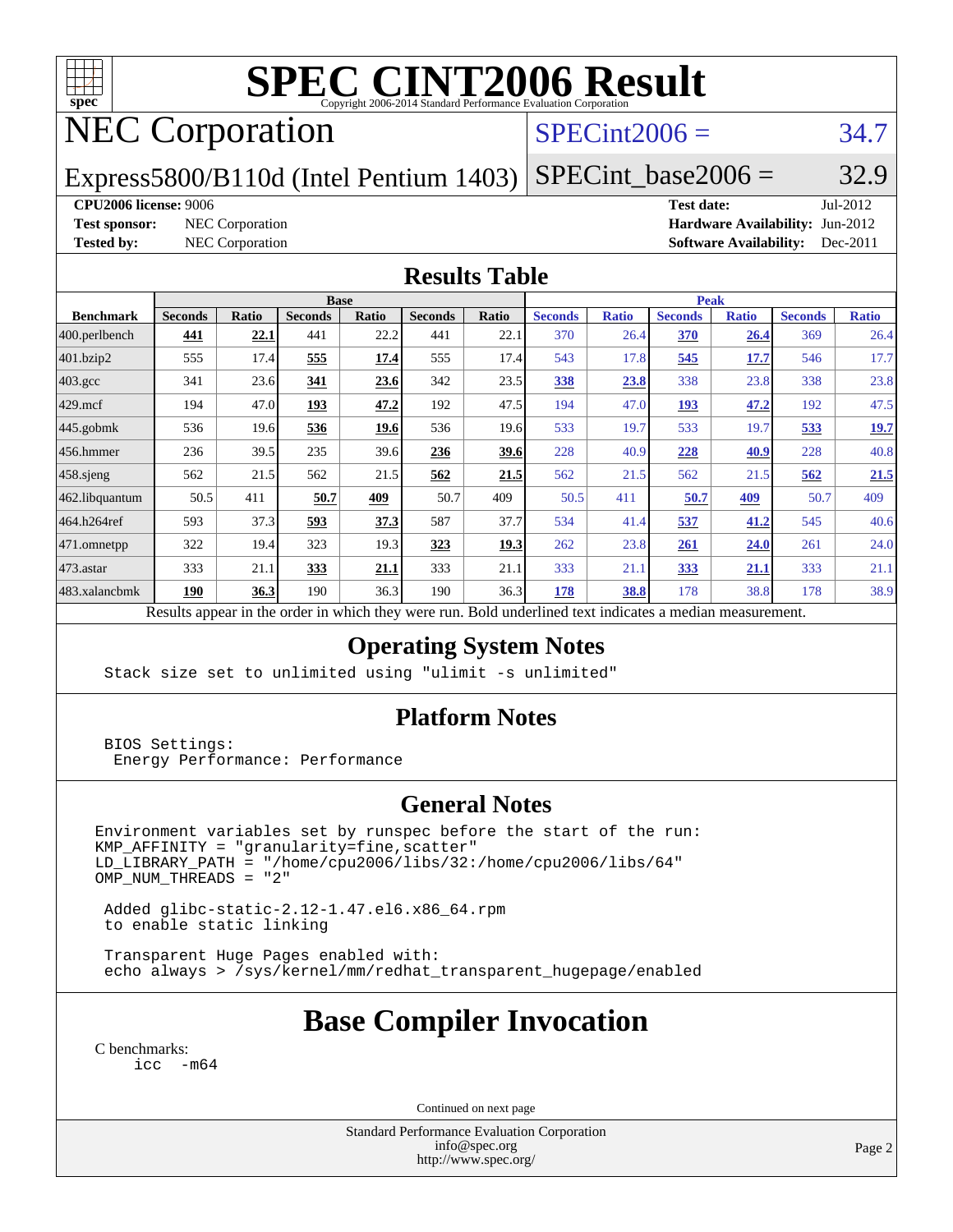| <b>SPEC CINT2006 Result</b><br>spec <sup>®</sup><br>Copyright 2006-2014 Standard Performance Evaluation Corporatio                                                                                                                                                                                                                                                                                                                                                                                                                                                                                                                                                                                                |                                                                                                               |
|-------------------------------------------------------------------------------------------------------------------------------------------------------------------------------------------------------------------------------------------------------------------------------------------------------------------------------------------------------------------------------------------------------------------------------------------------------------------------------------------------------------------------------------------------------------------------------------------------------------------------------------------------------------------------------------------------------------------|---------------------------------------------------------------------------------------------------------------|
| <b>NEC Corporation</b>                                                                                                                                                                                                                                                                                                                                                                                                                                                                                                                                                                                                                                                                                            | $SPECint2006 =$<br>34.7                                                                                       |
| $Express 5800/B110d$ (Intel Pentium 1403)                                                                                                                                                                                                                                                                                                                                                                                                                                                                                                                                                                                                                                                                         | $SPECint base2006 =$<br>32.9                                                                                  |
| <b>CPU2006 license: 9006</b><br><b>NEC</b> Corporation<br><b>Test sponsor:</b><br><b>Tested by:</b><br><b>NEC</b> Corporation                                                                                                                                                                                                                                                                                                                                                                                                                                                                                                                                                                                     | <b>Test date:</b><br>Jul-2012<br>Hardware Availability: Jun-2012<br><b>Software Availability:</b><br>Dec-2011 |
| <b>Base Compiler Invocation (Continued)</b>                                                                                                                                                                                                                                                                                                                                                                                                                                                                                                                                                                                                                                                                       |                                                                                                               |
| $C_{++}$ benchmarks:<br>$icpc$ $-m64$                                                                                                                                                                                                                                                                                                                                                                                                                                                                                                                                                                                                                                                                             |                                                                                                               |
| <b>Base Portability Flags</b>                                                                                                                                                                                                                                                                                                                                                                                                                                                                                                                                                                                                                                                                                     |                                                                                                               |
| 400.perlbench: -DSPEC_CPU_LP64 -DSPEC_CPU_LINUX_X64<br>401.bzip2: -DSPEC_CPU_LP64<br>403.gcc: -DSPEC_CPU_LP64<br>429.mcf: -DSPEC_CPU_LP64<br>445.gobmk: -DSPEC_CPU_LP64<br>456.hmmer: -DSPEC_CPU_LP64<br>458.sjeng: -DSPEC_CPU_LP64<br>462.libquantum: - DSPEC_CPU_LP64 - DSPEC_CPU_LINUX<br>464.h264ref: -DSPEC_CPU_LP64<br>471.omnetpp: -DSPEC_CPU_LP64<br>473.astar: -DSPEC CPU LP64<br>483.xalancbmk: - DSPEC_CPU_LP64 - DSPEC_CPU_LINUX<br><b>Base Optimization Flags</b><br>C benchmarks:<br>-xSSE4.2 -ipo -03 -no-prec-div -parallel -opt-prefetch -auto-p32<br>$C_{++}$ benchmarks:<br>-xSSE4.2 -ipo -03 -no-prec-div -opt-prefetch -auto-p32<br>-Wl,-z, muldefs -L/opt/SmartHeap_8.1/lib64 -lsmartheap64 |                                                                                                               |
| <b>Base Other Flags</b>                                                                                                                                                                                                                                                                                                                                                                                                                                                                                                                                                                                                                                                                                           |                                                                                                               |
| C benchmarks:                                                                                                                                                                                                                                                                                                                                                                                                                                                                                                                                                                                                                                                                                                     |                                                                                                               |
| 403.gcc: -Dalloca=_alloca                                                                                                                                                                                                                                                                                                                                                                                                                                                                                                                                                                                                                                                                                         |                                                                                                               |
| <b>Peak Compiler Invocation</b><br>C benchmarks (except as noted below):<br>$\text{icc}$ -m64                                                                                                                                                                                                                                                                                                                                                                                                                                                                                                                                                                                                                     |                                                                                                               |
| 400.perlbench: icc -m32                                                                                                                                                                                                                                                                                                                                                                                                                                                                                                                                                                                                                                                                                           |                                                                                                               |
| 445.gobmk: $\text{icc}$ -m32                                                                                                                                                                                                                                                                                                                                                                                                                                                                                                                                                                                                                                                                                      |                                                                                                               |
| Continued on next page                                                                                                                                                                                                                                                                                                                                                                                                                                                                                                                                                                                                                                                                                            |                                                                                                               |
| <b>Standard Performance Evaluation Corporation</b><br>info@spec.org<br>http://www.spec.org/                                                                                                                                                                                                                                                                                                                                                                                                                                                                                                                                                                                                                       | Page 3                                                                                                        |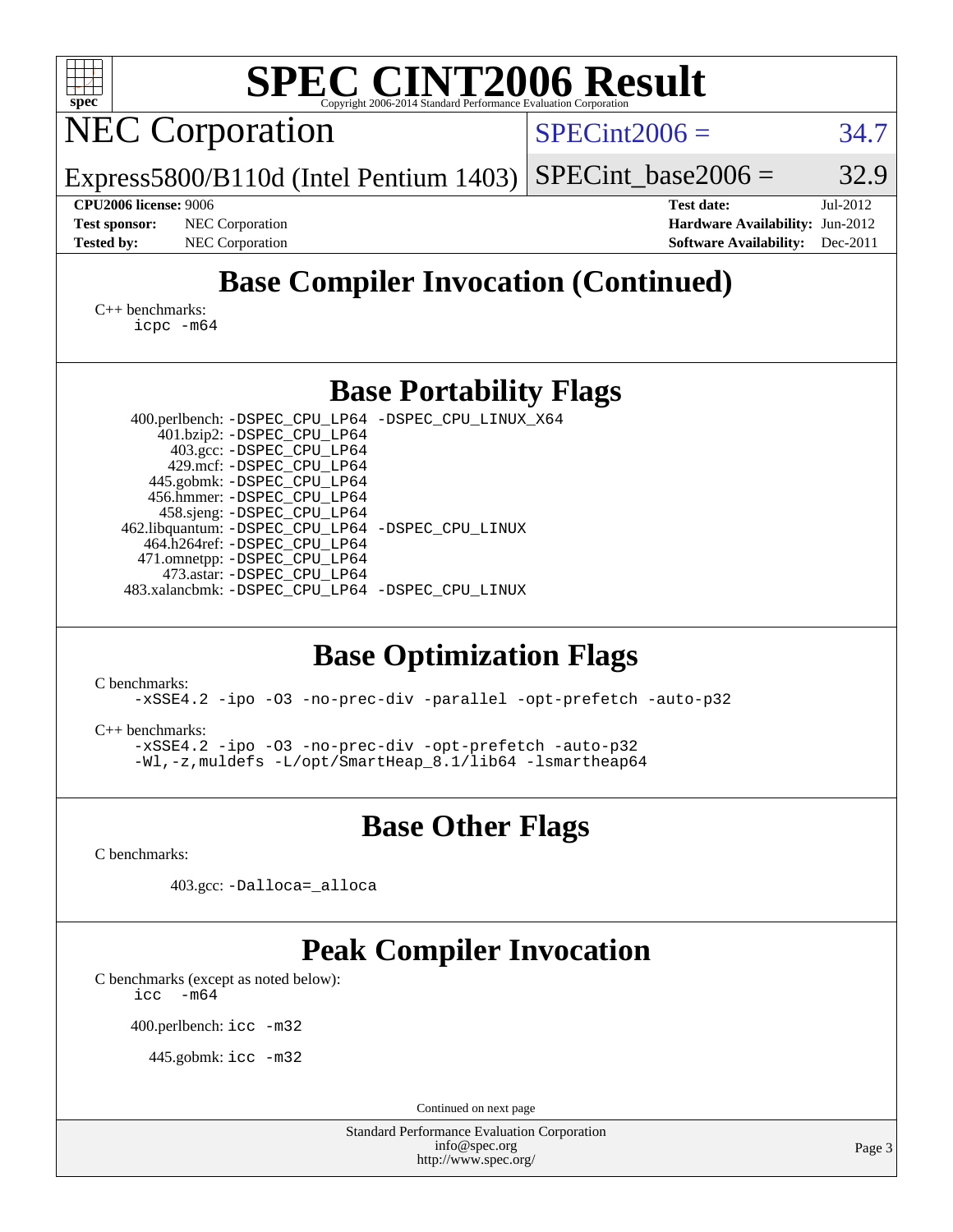

## **[SPEC CINT2006 Result](http://www.spec.org/auto/cpu2006/Docs/result-fields.html#SPECCINT2006Result)**

NEC Corporation

 $SPECint2006 = 34.7$  $SPECint2006 = 34.7$ 

Express5800/B110d (Intel Pentium 1403) SPECint base2006 =  $32.9$ 

**[Test sponsor:](http://www.spec.org/auto/cpu2006/Docs/result-fields.html#Testsponsor)** NEC Corporation **NEC Corporation [Hardware Availability:](http://www.spec.org/auto/cpu2006/Docs/result-fields.html#HardwareAvailability)** Jun-2012

**[CPU2006 license:](http://www.spec.org/auto/cpu2006/Docs/result-fields.html#CPU2006license)** 9006 **[Test date:](http://www.spec.org/auto/cpu2006/Docs/result-fields.html#Testdate)** Jul-2012 **[Tested by:](http://www.spec.org/auto/cpu2006/Docs/result-fields.html#Testedby)** NEC Corporation **[Software Availability:](http://www.spec.org/auto/cpu2006/Docs/result-fields.html#SoftwareAvailability)** Dec-2011

### **[Peak Compiler Invocation \(Continued\)](http://www.spec.org/auto/cpu2006/Docs/result-fields.html#PeakCompilerInvocation)**

464.h264ref: [icc -m32](http://www.spec.org/cpu2006/results/res2012q3/cpu2006-20120712-23630.flags.html#user_peakCCLD464_h264ref_intel_icc_a6a621f8d50482236b970c6ac5f55f93)

[C++ benchmarks \(except as noted below\):](http://www.spec.org/auto/cpu2006/Docs/result-fields.html#CXXbenchmarksexceptasnotedbelow) [icpc -m32](http://www.spec.org/cpu2006/results/res2012q3/cpu2006-20120712-23630.flags.html#user_CXXpeak_intel_icpc_4e5a5ef1a53fd332b3c49e69c3330699)

473.astar: [icpc -m64](http://www.spec.org/cpu2006/results/res2012q3/cpu2006-20120712-23630.flags.html#user_peakCXXLD473_astar_intel_icpc_64bit_fc66a5337ce925472a5c54ad6a0de310)

### **[Peak Portability Flags](http://www.spec.org/auto/cpu2006/Docs/result-fields.html#PeakPortabilityFlags)**

 400.perlbench: [-DSPEC\\_CPU\\_LINUX\\_IA32](http://www.spec.org/cpu2006/results/res2012q3/cpu2006-20120712-23630.flags.html#b400.perlbench_peakCPORTABILITY_DSPEC_CPU_LINUX_IA32) 401.bzip2: [-DSPEC\\_CPU\\_LP64](http://www.spec.org/cpu2006/results/res2012q3/cpu2006-20120712-23630.flags.html#suite_peakPORTABILITY401_bzip2_DSPEC_CPU_LP64) 403.gcc: [-DSPEC\\_CPU\\_LP64](http://www.spec.org/cpu2006/results/res2012q3/cpu2006-20120712-23630.flags.html#suite_peakPORTABILITY403_gcc_DSPEC_CPU_LP64) 429.mcf: [-DSPEC\\_CPU\\_LP64](http://www.spec.org/cpu2006/results/res2012q3/cpu2006-20120712-23630.flags.html#suite_peakPORTABILITY429_mcf_DSPEC_CPU_LP64) 456.hmmer: [-DSPEC\\_CPU\\_LP64](http://www.spec.org/cpu2006/results/res2012q3/cpu2006-20120712-23630.flags.html#suite_peakPORTABILITY456_hmmer_DSPEC_CPU_LP64) 458.sjeng: [-DSPEC\\_CPU\\_LP64](http://www.spec.org/cpu2006/results/res2012q3/cpu2006-20120712-23630.flags.html#suite_peakPORTABILITY458_sjeng_DSPEC_CPU_LP64) 462.libquantum: [-DSPEC\\_CPU\\_LP64](http://www.spec.org/cpu2006/results/res2012q3/cpu2006-20120712-23630.flags.html#suite_peakPORTABILITY462_libquantum_DSPEC_CPU_LP64) [-DSPEC\\_CPU\\_LINUX](http://www.spec.org/cpu2006/results/res2012q3/cpu2006-20120712-23630.flags.html#b462.libquantum_peakCPORTABILITY_DSPEC_CPU_LINUX) 473.astar: [-DSPEC\\_CPU\\_LP64](http://www.spec.org/cpu2006/results/res2012q3/cpu2006-20120712-23630.flags.html#suite_peakPORTABILITY473_astar_DSPEC_CPU_LP64) 483.xalancbmk: [-DSPEC\\_CPU\\_LINUX](http://www.spec.org/cpu2006/results/res2012q3/cpu2006-20120712-23630.flags.html#b483.xalancbmk_peakCXXPORTABILITY_DSPEC_CPU_LINUX)

### **[Peak Optimization Flags](http://www.spec.org/auto/cpu2006/Docs/result-fields.html#PeakOptimizationFlags)**

[C benchmarks](http://www.spec.org/auto/cpu2006/Docs/result-fields.html#Cbenchmarks):

 400.perlbench: [-xSSE4.2](http://www.spec.org/cpu2006/results/res2012q3/cpu2006-20120712-23630.flags.html#user_peakPASS2_CFLAGSPASS2_LDCFLAGS400_perlbench_f-xSSE42_f91528193cf0b216347adb8b939d4107)(pass 2) [-prof-gen](http://www.spec.org/cpu2006/results/res2012q3/cpu2006-20120712-23630.flags.html#user_peakPASS1_CFLAGSPASS1_LDCFLAGS400_perlbench_prof_gen_e43856698f6ca7b7e442dfd80e94a8fc)(pass 1) [-ipo](http://www.spec.org/cpu2006/results/res2012q3/cpu2006-20120712-23630.flags.html#user_peakPASS2_CFLAGSPASS2_LDCFLAGS400_perlbench_f-ipo)(pass 2) [-O3](http://www.spec.org/cpu2006/results/res2012q3/cpu2006-20120712-23630.flags.html#user_peakPASS2_CFLAGSPASS2_LDCFLAGS400_perlbench_f-O3)(pass 2) [-no-prec-div](http://www.spec.org/cpu2006/results/res2012q3/cpu2006-20120712-23630.flags.html#user_peakPASS2_CFLAGSPASS2_LDCFLAGS400_perlbench_f-no-prec-div)(pass 2) [-prof-use](http://www.spec.org/cpu2006/results/res2012q3/cpu2006-20120712-23630.flags.html#user_peakPASS2_CFLAGSPASS2_LDCFLAGS400_perlbench_prof_use_bccf7792157ff70d64e32fe3e1250b55)(pass 2) [-opt-prefetch](http://www.spec.org/cpu2006/results/res2012q3/cpu2006-20120712-23630.flags.html#user_peakCOPTIMIZE400_perlbench_f-opt-prefetch) [-ansi-alias](http://www.spec.org/cpu2006/results/res2012q3/cpu2006-20120712-23630.flags.html#user_peakCOPTIMIZE400_perlbench_f-ansi-alias) 401.bzip2: [-xSSE4.2](http://www.spec.org/cpu2006/results/res2012q3/cpu2006-20120712-23630.flags.html#user_peakPASS2_CFLAGSPASS2_LDCFLAGS401_bzip2_f-xSSE42_f91528193cf0b216347adb8b939d4107)(pass 2) [-prof-gen](http://www.spec.org/cpu2006/results/res2012q3/cpu2006-20120712-23630.flags.html#user_peakPASS1_CFLAGSPASS1_LDCFLAGS401_bzip2_prof_gen_e43856698f6ca7b7e442dfd80e94a8fc)(pass 1) [-ipo](http://www.spec.org/cpu2006/results/res2012q3/cpu2006-20120712-23630.flags.html#user_peakPASS2_CFLAGSPASS2_LDCFLAGS401_bzip2_f-ipo)(pass 2) [-O3](http://www.spec.org/cpu2006/results/res2012q3/cpu2006-20120712-23630.flags.html#user_peakPASS2_CFLAGSPASS2_LDCFLAGS401_bzip2_f-O3)(pass 2) [-no-prec-div](http://www.spec.org/cpu2006/results/res2012q3/cpu2006-20120712-23630.flags.html#user_peakCOPTIMIZEPASS2_CFLAGSPASS2_LDCFLAGS401_bzip2_f-no-prec-div) [-prof-use](http://www.spec.org/cpu2006/results/res2012q3/cpu2006-20120712-23630.flags.html#user_peakPASS2_CFLAGSPASS2_LDCFLAGS401_bzip2_prof_use_bccf7792157ff70d64e32fe3e1250b55)(pass 2) [-auto-ilp32](http://www.spec.org/cpu2006/results/res2012q3/cpu2006-20120712-23630.flags.html#user_peakCOPTIMIZE401_bzip2_f-auto-ilp32) [-opt-prefetch](http://www.spec.org/cpu2006/results/res2012q3/cpu2006-20120712-23630.flags.html#user_peakCOPTIMIZE401_bzip2_f-opt-prefetch) [-ansi-alias](http://www.spec.org/cpu2006/results/res2012q3/cpu2006-20120712-23630.flags.html#user_peakCOPTIMIZE401_bzip2_f-ansi-alias) 403.gcc: [-xSSE4.2](http://www.spec.org/cpu2006/results/res2012q3/cpu2006-20120712-23630.flags.html#user_peakCOPTIMIZE403_gcc_f-xSSE42_f91528193cf0b216347adb8b939d4107) [-ipo](http://www.spec.org/cpu2006/results/res2012q3/cpu2006-20120712-23630.flags.html#user_peakCOPTIMIZE403_gcc_f-ipo) [-O3](http://www.spec.org/cpu2006/results/res2012q3/cpu2006-20120712-23630.flags.html#user_peakCOPTIMIZE403_gcc_f-O3) [-no-prec-div](http://www.spec.org/cpu2006/results/res2012q3/cpu2006-20120712-23630.flags.html#user_peakCOPTIMIZE403_gcc_f-no-prec-div) [-inline-calloc](http://www.spec.org/cpu2006/results/res2012q3/cpu2006-20120712-23630.flags.html#user_peakCOPTIMIZE403_gcc_f-inline-calloc) [-opt-malloc-options=3](http://www.spec.org/cpu2006/results/res2012q3/cpu2006-20120712-23630.flags.html#user_peakCOPTIMIZE403_gcc_f-opt-malloc-options_13ab9b803cf986b4ee62f0a5998c2238) [-auto-ilp32](http://www.spec.org/cpu2006/results/res2012q3/cpu2006-20120712-23630.flags.html#user_peakCOPTIMIZE403_gcc_f-auto-ilp32)  $429$ .mcf: basepeak = yes 445.gobmk: [-xSSE4.2](http://www.spec.org/cpu2006/results/res2012q3/cpu2006-20120712-23630.flags.html#user_peakPASS2_CFLAGSPASS2_LDCFLAGS445_gobmk_f-xSSE42_f91528193cf0b216347adb8b939d4107)(pass 2) [-prof-gen](http://www.spec.org/cpu2006/results/res2012q3/cpu2006-20120712-23630.flags.html#user_peakPASS1_CFLAGSPASS1_LDCFLAGS445_gobmk_prof_gen_e43856698f6ca7b7e442dfd80e94a8fc)(pass 1) [-prof-use](http://www.spec.org/cpu2006/results/res2012q3/cpu2006-20120712-23630.flags.html#user_peakPASS2_CFLAGSPASS2_LDCFLAGS445_gobmk_prof_use_bccf7792157ff70d64e32fe3e1250b55)(pass 2) [-ansi-alias](http://www.spec.org/cpu2006/results/res2012q3/cpu2006-20120712-23630.flags.html#user_peakCOPTIMIZE445_gobmk_f-ansi-alias) 456.hmmer: [-xSSE4.2](http://www.spec.org/cpu2006/results/res2012q3/cpu2006-20120712-23630.flags.html#user_peakCOPTIMIZE456_hmmer_f-xSSE42_f91528193cf0b216347adb8b939d4107) [-ipo](http://www.spec.org/cpu2006/results/res2012q3/cpu2006-20120712-23630.flags.html#user_peakCOPTIMIZE456_hmmer_f-ipo) [-O3](http://www.spec.org/cpu2006/results/res2012q3/cpu2006-20120712-23630.flags.html#user_peakCOPTIMIZE456_hmmer_f-O3) [-no-prec-div](http://www.spec.org/cpu2006/results/res2012q3/cpu2006-20120712-23630.flags.html#user_peakCOPTIMIZE456_hmmer_f-no-prec-div) [-unroll2](http://www.spec.org/cpu2006/results/res2012q3/cpu2006-20120712-23630.flags.html#user_peakCOPTIMIZE456_hmmer_f-unroll_784dae83bebfb236979b41d2422d7ec2) [-auto-ilp32](http://www.spec.org/cpu2006/results/res2012q3/cpu2006-20120712-23630.flags.html#user_peakCOPTIMIZE456_hmmer_f-auto-ilp32) [-ansi-alias](http://www.spec.org/cpu2006/results/res2012q3/cpu2006-20120712-23630.flags.html#user_peakCOPTIMIZE456_hmmer_f-ansi-alias) 458.sjeng: basepeak = yes  $462$ .libquantum: basepeak = yes Continued on next page

> Standard Performance Evaluation Corporation [info@spec.org](mailto:info@spec.org) <http://www.spec.org/>